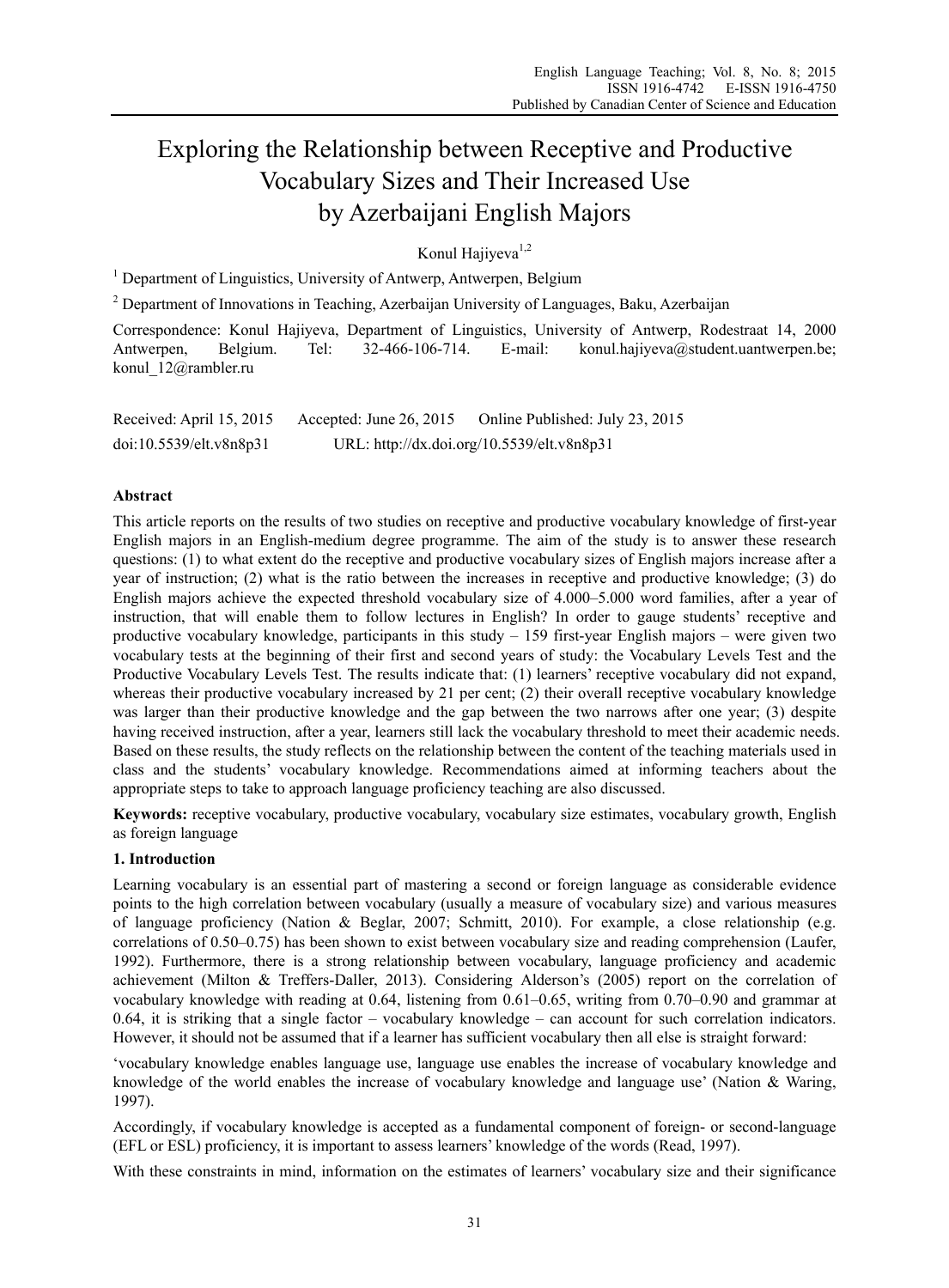for English as EFL or ESL will help language researchers and teachers to outline clear goals for vocabulary learning. This is because a measurement of the size of vocabulary is important for planning, diagnosis and research (Nation, 2011).

Estimates of the size of the English vocabulary range from half a million to more than two million (Crystal, 1987). This wide range is due to the difficulty scholars have in defining the term 'word', a discrepancy that has led to an observable disparity in the number of known English words. Studies conducted by Goulden, Nation and Read (1990) report on the number of words in English as comprising approximately 54 000 'word families' (Note 1), of which an educated and intelligent native speaker would know between 16 000 and 20 000 (D'Anna, Zechmeister, & Hall, 1991; Goulden, Nation, & Read, 1990; Nation & Waring, 1997).

In contrast to the figures above, the most recent study done by Milton and Treffers-Daller (2013) posits that '[u]niversity level monolingual English speakers arrive at university knowing, on average, about 10 000 word families'. This finding shows that vocabulary knowledge of native-speaking university entrants is not as extensive as initially estimated. However, the amount of lexis known by native speakers is still extensive and it is a rather frustrating and demotivating way of setting goals from a foreign-language learner's perspective. It therefore remains beyond what most learners of English can realistically achieve. Yet teachers of English may still find it interesting and beneficial to know the measures of native speakers' vocabulary size in order to identify the extent of the learning task that learners of English have to face.

Fortunately, learners of English do not need to achieve a size of vocabulary equivalent to that of a native speaker in order to use English for various forms of communication (Shmitt, 2010). For example, Laufer (1992) reccommends a vocabulary of approximately 3.000 word families in order to achieve 95 per cent text coverage (Note 2). Nation (2006) maintains that learners need a vocabulary size of about 6.000–7.000 word families if 98 per cent coverage of spoken text is needed, 8.000–9.000 word families for a written text. Laufer and Ravenhorst-Kalovski (2010) calculated that between 4.000 and 5.000 word families are required for 95 per cent text coverage; they consider this threshold as a vocabulary size needed for minimal understanding. This threshold is raised to approximately 8.000 word families for optimal understanding. Learning such a large number of words is one of the main challenges language learners face (Nation, 2006; Schmitt, 2008).

Studies examining the estimates of receptive (reading and listening) and productive (writing and speaking) vocabulary knowledge indicate that vocabulary size estimates of EFL/ESL learners with different language backgrounds range from conservative figures to lower ones (see section 2.1). Moreover, the results also indicate that the growth of receptive vocabulary is more rapid than that of productive vocabulary, and that the gap between the two dimensions of vocabulary knowledge becomes smaller over time (Laufer, 1998; Laufer & Paribakht, 1998; Zhong & Hirsh, 2009; Ozturk, 2012). Extending this comparison between receptive and productive vocabulary growth to another group of EFL students will contribute to greater insight into the relationship between the two.

The present study builds on the results of a recent study (Hajiyeva, 2014) which investigated the vocabulary-level needs of first-year English majors at the Azerbaijan University of Languages. Findings from this study indicate that students' receptive and productive vocabulary sizes are small and that their receptive knowledge not only preceeds, but also exceeds, their productive knowledge; the gap, however, between the two is wide. The results also reveal that students enrolled at the university need strong support in vocabulary learning in order to enable them to succeed in their academic studies. Having these results in mind, there was a need to gauge these same learners' vocabulary knowledge after one year of instruction in order to gain insight into the vocabulary development process.

The present study sets out to do this. Consequently, it builds on earlier studies by exploring the receptive and productive vocabulary sizes of Azerbaijani English majors over a period of a single academic year in order to gain insights into the EFL learners' lexical progress (which is still unknown in terms of the ratio between the receptive and productive vocabulary) and to observe whether the gap between the two is narrowed. The study also intends to inform pedagogical thinking in the Azerbaijani case, since, to date, no such study has been conducted.

In the light of the above, the current study seeks to provide language teachers and researchers with empirical data about vocabulary growth, if any, over one academic year representing 210 hours of English language class time in an EFL context. The following research questions will be examined:

1. To what extent do the receptive and productive vocabulary sizes of English majors increase after a year of instruction?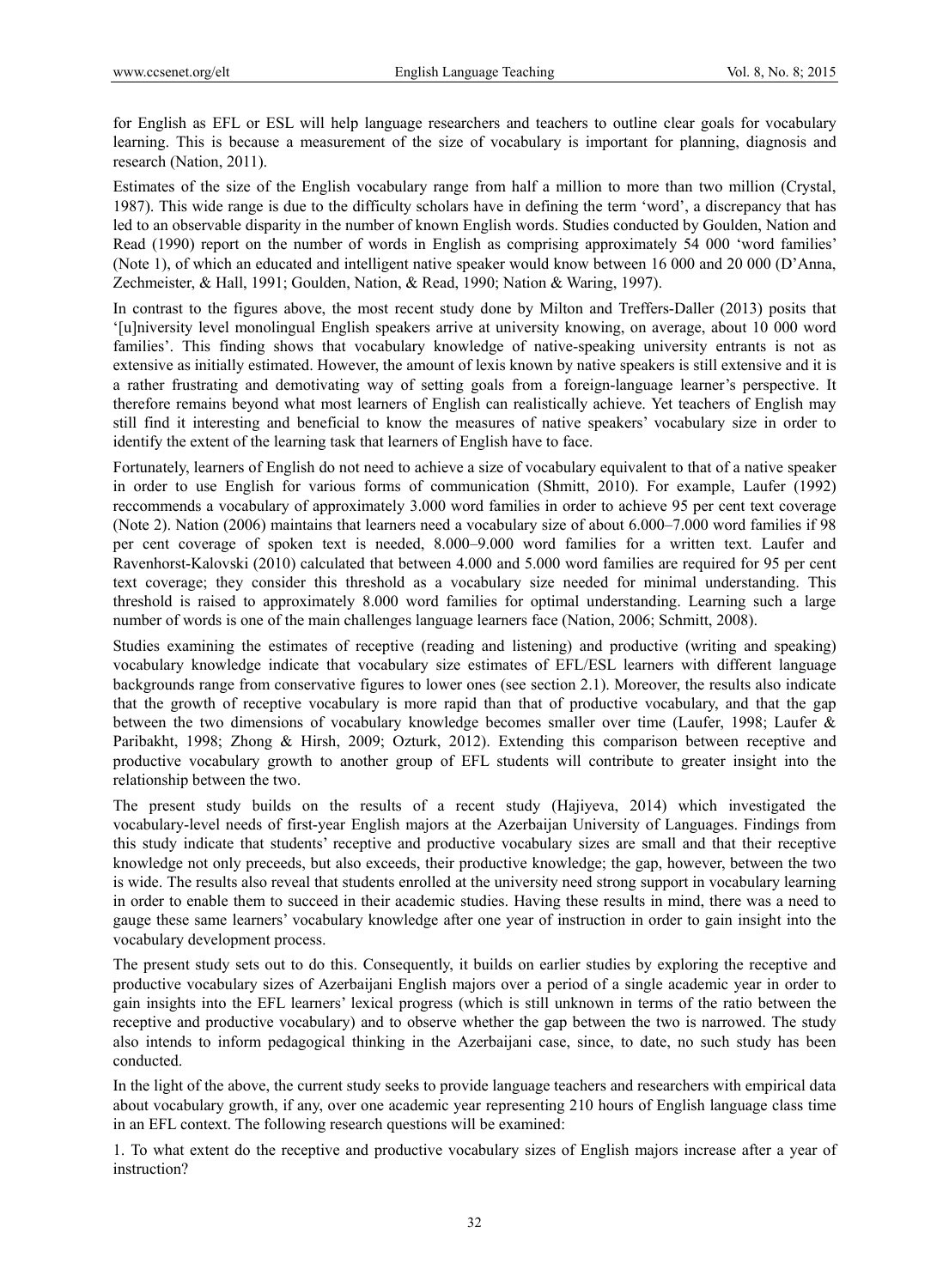2. What is the relationship between the receptive and productive vocabulary knowledge growth?

3. Do English majors attain the expected threshold vocabulary size of 4.000–5.000 word families after one year of instruction?

Before presenting the design of the research, I will discuss briefly the research findings on the vocabulary size of ESL and EFL students, the distinction between the students' receptive and productive vocabulary knowledge, and the relationship between the two.

## **2. Related Literature**

# *2.1 Research on Vocabulary Size and Text Coverage among EFL and ESL Students*

We know a great deal about vocabulary teaching and vocabulary learning from empirical studies. For instance, some learners fail to achieve even moderate vocabulary learning goals. As can be seen from the examples provided in Table 1 below, learners with different language backgrounds (Turkish, Chinese, Serbian, Japanese, Azerbaijani and Hebraic) fail to pass the VLT (N. Schmitt, D. Schmitt & Clapham, C., 2001). This gives rough estimates of their receptive and productive vocabulary knowledge. The size of the learners' vocabulary knowledge is given in word families, although in the studies marked with an asterisk (see Ozturk, 2012; Danilovic & Grujic, 2014; Zhong & Hirsh, 2009), the authors did not provide the total vocabulary size of the participants in terms of reception and production – either in order to serve the purpose of their studies (personal communication) or because of the 'lack of a reliable means of making the calculation' (Zhong & Hirsh, 2009). Instead, vocabulary frequency profile measures (or mean values for each measured frequency band) were distributed. Nation and Webb (2011) elucidate that, when counting for receptive purposes, it is more competent to count in word families. This is because word family members require little or no additional learning for listening or reading on the part of the learners if they already have a good command of the important affixes of the language. This is the rationale behind counting learners' receptive vocabulary size in word families.

To measure productive vocabulary knowledge, it is advantageous to count learners' knowledge of the words in word types or lemmas (all family members of the same base word) (Nation & Webb, 2011); however, I decided to count and present the estimates of the previous studies in word families in order to create a basis for direct comparison of the two types of vocabulary knowledge.

Accordingly, the total receptive and productive vocabulary size of these learners was arrived at by calculating the mean scores provided in the studies mentioned below by using Laufer and Ravenhorst-Kalovski's (2010) formula (Note 5).

The studies conducted by Ozturk (2012) and Danilovic and Grujic (2014), where learners were also tested at the 10 000 word band as well as for AWL and UWL, were not included in their studies, since the 10 000 band and AWL and UWL are not included in the formula suggested by Laufer and Ravenhorst-Kalovski (2010). At the same time, it is too speculative beyond the 5.000 word band, therefore I decided not to include the data from them in the calculations given below (Table 1). My estimates are therefore approximate and are used only in order to give a rough guide as to the extent of non-native English-language learners' vocabulary size – an approximate estimate is better than no estimate at all. In Table 1, the vocabulary size of the learners is given in descending order from the highest to the lowest, according to receptive vocabulary size.

|            |                                         | Table 1. A summary of studies focusing on receptive and productive vocabulaties |                               |                                |
|------------|-----------------------------------------|---------------------------------------------------------------------------------|-------------------------------|--------------------------------|
| Background | Participants<br>and<br>learning context | Receptive vocabulary<br>size                                                    | Productive<br>vocabulary size | Study                          |
|            | (word families)                         | (word families)                                                                 | (word families)               |                                |
| Turkish*   | First-year university<br>students       | 4.485                                                                           | 3.017                         | Ozturk, 2012                   |
| Chinese*   | English<br>secondary-level<br>learners  | 3.738                                                                           | 2.826                         | Zhong $& Hirsh,$<br>2009       |
| Serbian*   | English<br>First-year<br>majors         | 2.506                                                                           | 2.427                         | Danilovic<br>&<br>Grujic, 2014 |
| Japanese   | University                              | 2.236                                                                           | 1.537                         | <b>Waring</b> , 1997           |

Table 1. A summary of studies focusing on receptive and productive vocabularies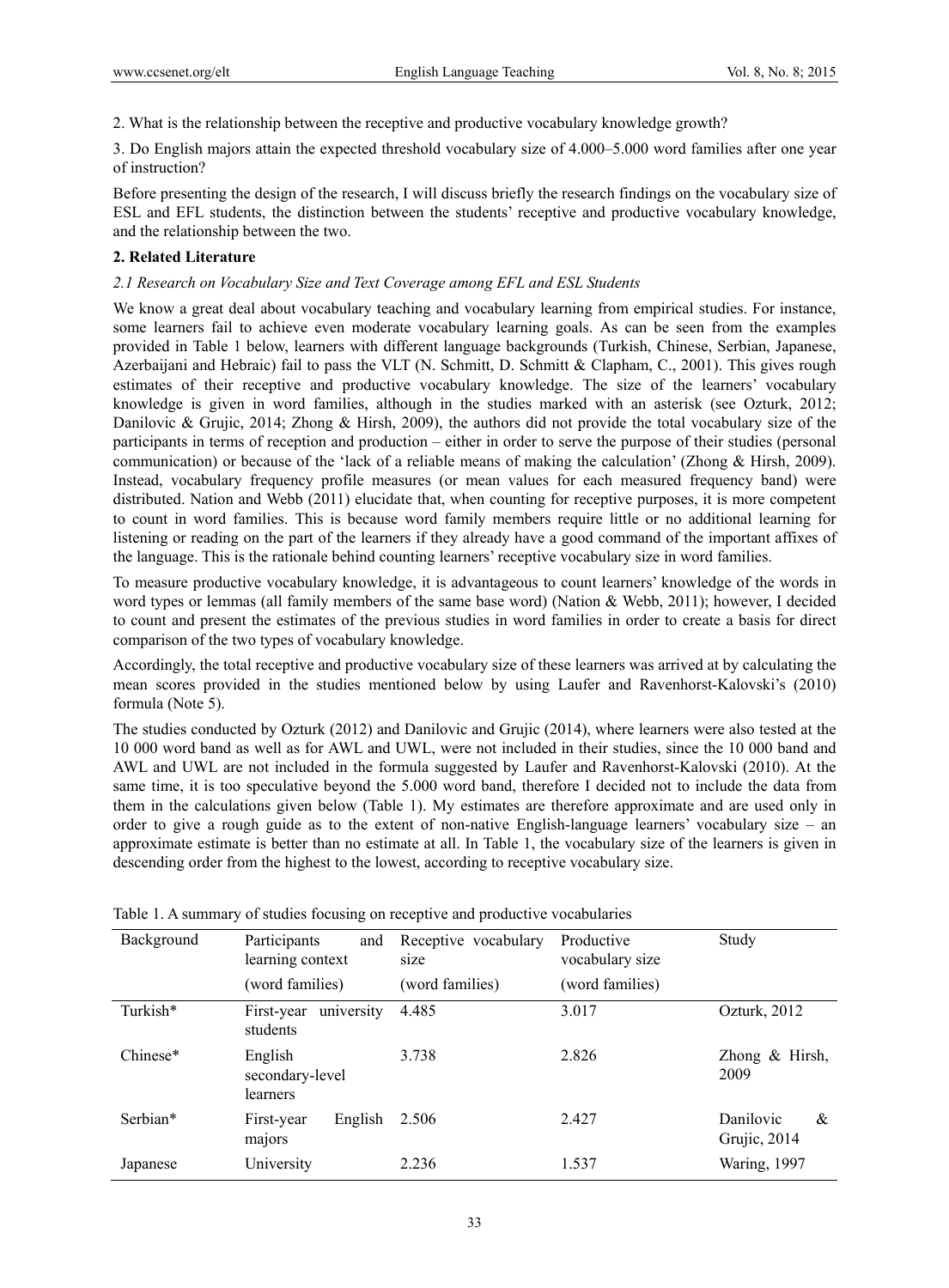|             | undergraduates                          |       |       |                |  |  |
|-------------|-----------------------------------------|-------|-------|----------------|--|--|
| Azerbaijani | English $2.091$<br>First-year<br>majors |       | 866   | Hajiyeva, 2014 |  |  |
| Hebraic     | High-school leavers                     | 1.900 | 1.700 | Laufer, 1998   |  |  |

The vocabulary sizes of the English-language learners with different language backgrounds listed in Table 1 show limited receptive and productive vocabulary knowledge when compared to native speakers' estimates. According to Nation and Waring (1997), native speakers add approximately 1.000 word families a year, whereas Milton and Treffers-Daller (2013) suggest an uptake of 500 word families a year to their vocabulary size. This means that a five-year-old native-speaking English learner beginning school will have a vocabulary of around 4.000 to 5.000 word families. A native-speaking university graduate will have a vocabulary of around 20 000 word families (Goulden, Nation, & Read, 1990).

In contrast, the gap between the vocabulary size of adult EFL learners and that of native speakers is usually very large. This means that many adult EFL learners have a vocabulary comprising far fewer than 5.000 word families (see Table 1) in spite of having studied English for several years (Nation & Waring, 1997). Interestingly, learners of English as a second language, not as a foreign language (53 European students of advanced proficiency), do achieve vocabulary sizes similar to those of native speakers, but they are not in the majority (Milton & Meara, 1995).

Table 2 presents a summary of estimates of the receptive and productive vocabulary sizes of learners of English as a foreign language with different language backgrounds after having received certain weeks or year(s) of instruction.

| Background | Participants and<br>learning context   | Receptive*<br>vocabulary<br>size<br>increase | Productive*<br>vocabulary<br>size<br>increase | Time span | Study                       |
|------------|----------------------------------------|----------------------------------------------|-----------------------------------------------|-----------|-----------------------------|
|            |                                        | (word families)                              | (word families)                               |           |                             |
| Turkish*   | First-year<br>university<br>students   | $4.485 \rightarrow 4.587$<br>$2\%$           | $3.017 \rightarrow 3.452$<br>14%              | 4 years   | Ozturk,<br>2012             |
| Chinese*   | English<br>secondary level<br>learners | $3.738 \rightarrow 3.982$<br>$7\%$           | $2.826 \rightarrow 3.308$<br>17%              | 10 weeks  | Zhong<br>&<br>Hirsh, 2009   |
| Serbian*   | First-year<br>English majors           | $2.506 \rightarrow 2.680$<br>$7\%$           | $2.427 \rightarrow 3.202$<br>32%              | 1 year    | Danilovic &<br>Grujic, 2014 |
| Hebraic    | High-school<br>leavers                 | $1.900 \rightarrow 3.500$<br>84%             | $1.700 \rightarrow 2.550$<br>50%              | 1 year    | Laufer,<br>1998             |

Table 2. A summary of studies focusing on receptive and productive vocabulary growth

\* Receptive/productive vocabulary increase is given in word families and percentages.

As Table 2 indicates, non-native speakers' vocabulary does not grow at the same rate as that of native speakers, where the latter add 1.000 word families every year. EFL learners acquire the language in a different setting (i.e. a learning environment) receive less input and have fewer opportunities for meaningful interaction, which results in a slow growth of their vocabulary knowledge. In contrast to this, a study done by Laufer (1998) reports on the optimistic growth of high-school learners' vocabulary knowledge of 1.600 word families (see Table 2, column 3) after one year of instruction. However, Laufer (1998) explains that this growth does not imply that in the preceeding school years the same number of words could have been learnt each year. This observation enables us to say that learning words in another language is a fairly slow and lengthy process. Laufer (1998) also describes the process of learning a foreign language as the 'learner's progress along the interlanguage continuum from a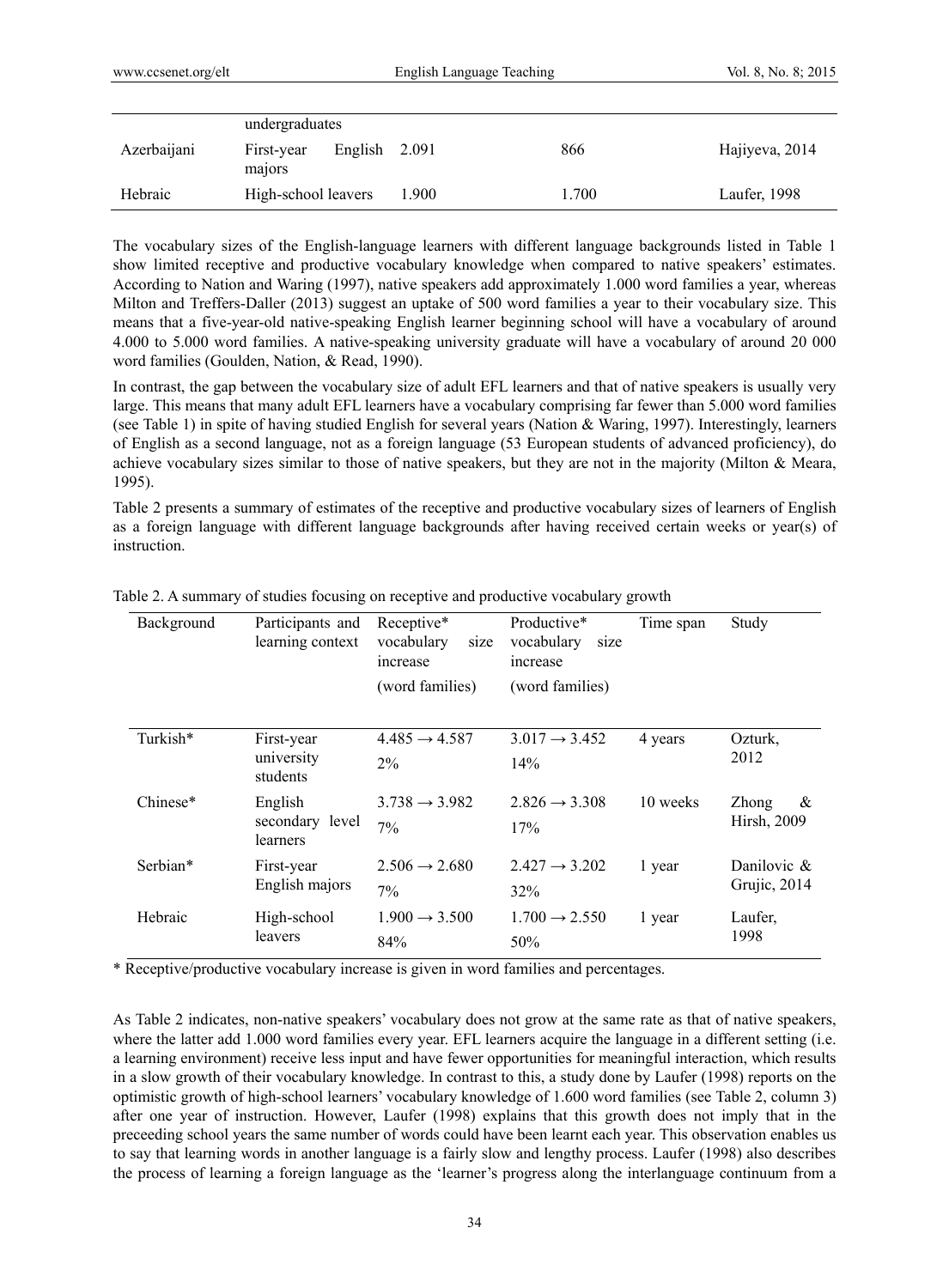non-existent knowledge towards native-like competence without necessarily reaching it'. This process involves a gradual increase in the learner's vocabulary size. This is why investigating the progress of learners' vocabulary size can be of considerable value to language research and teaching.

## *2.2 Receptive Versus Productive Mastery of Vocabulary Knowledge*

Melka-Teichroew (1982) has argued about the abundance of terms used to define the notions of receptive and productive knowledge of a language and introduced a range of terms to describe this dichotomy: 'active vocabulary vs. passive; comprehension vs. production; understanding vs. speaking; recognitional vocabulary vs. actual or possible vocabulary use'. From this description, we can see that vocabulary knowledge is multifaceted and contains a number of aspects or dimensions (Schmitt, 2010). Following this, various dimensions (also called 'taxonomies'), namely, 'size' and 'organisation' (related to vocabulary depth) (Meara, 1996); 'partial-precise knowledge', 'depth of knowledge' and 'receptive–productive' (Henriksen, 1999: 304) have been proposed. As stressed by Schmitt (2010) and Melka (1997), these dimensions are useful constructs of lexical competence and there appears to be consensus that vocabulary is investigated and tested on the basis of these dimensions, namely, size, depth and receptive–productive knowledge (Nizonkiza & Van den Berg, 2014). Today, the dimensional approach to vocabulary knowledge is widely accepted by researchers: among other things, these dimensions do not tell us much about the receptive–productive relationship itself (Schmitt, 2010).

A distinction between receptive and productive vocabulary knowledge is usually made when researchers have to deal with estimating the vocabulary sizes of certain individuals or to compare receptive against productive vocabulary size. The generally accepted assumption underlying this discussion is that in one's lexicon receptive vocabulary is much larger than productive vocabulary and that reception precedes production (Henriksen, 1999; Melka, 1997; Schmitt, 2010). Melka (1997) has seen this relationship between the two as a continuum where gradually increasing knowledge helps one to move from receptive to productive mastery. It is unclear, though, how this process actually happens and the minimum amount of vocabulary that is required before productive knowledge acquisition or growth becomes possible.

To date, there has been little research to inform us on this key issue (Read, 2000; Schmitt, 2010). Meara (1990), contrary to Melka (1997), proposes a different possibility: that the two might be different qualitatively depending on an item's status within the lexical network. He takes a lexical organisation perspective and suggests that there is not a gradual but a clear distinction between these two types of vocabulary knowledge. For example, receptively known vocabulary comprises items which respond to external stimuli only. In other words, one needs to read them in a text or hear them in order to be able to recall them. Conversely, productively known vocabulary does not require an external stimulus, but 'can be activated by other words' (Meara, 1990: 153). This means that the two types of vocabulary knowledge do not rely on identical types of information and depend on different mental processes. This view supports the idea that receptive and productive vocabulary knowledge are to be considered as two different systems and that there is a gap between the two. Concerning the size of the gap between the two, Melka (1997) summarises several tendencies in explaining this disparity:

• Reception is much larger than production.

 The gap between reception and production is narrowed in the learning curve of the learner, although reception still precedes the production. However, later 'the relatively slow development of productive vocabulary is compensated for as it partially catches up'.

The gap between the two is not significant: the two vocabularies are equal.

From this Melka (1997) tentatively concludes that either one knows a word and uses it or does not know it. He also assumes that there is some kind of unitary language proficiency and interaction between the two.

However, I am not convinced that the two types of vocabulary knowledge are equal. Waring (1997), for instance, states that the proportion between receptive and productive vocabulary knowledge is approximately 50 per cent, whereas Milton (2009) contends that the proportion between the two ranges from 50 to 80 per cent. I agree with Nizonkiza and Van den Berg (2014), who believe that with 'such considerable variation' in the proportion of the two types of vocabulary, it is 'difficult to draw valid conclusions'. Therefore, as pointed out by Melka (1997) above, the actual 'truth' may lie between the second and the third tendencies. This provisional conclusion reached by researchers provides solid motivation for undertaking this current study, because there is such a wide gap between the two types of vocabulary knowledge.

As seen from the studies described above, researchers either adhere to a multi-dimensional representation of word knowledge or view receptive and productive knowledge as a continuum. They all accept the receptive and productive dimensions. Nevertheless, no clear distinct definition is provided for 'receptive' and 'productive'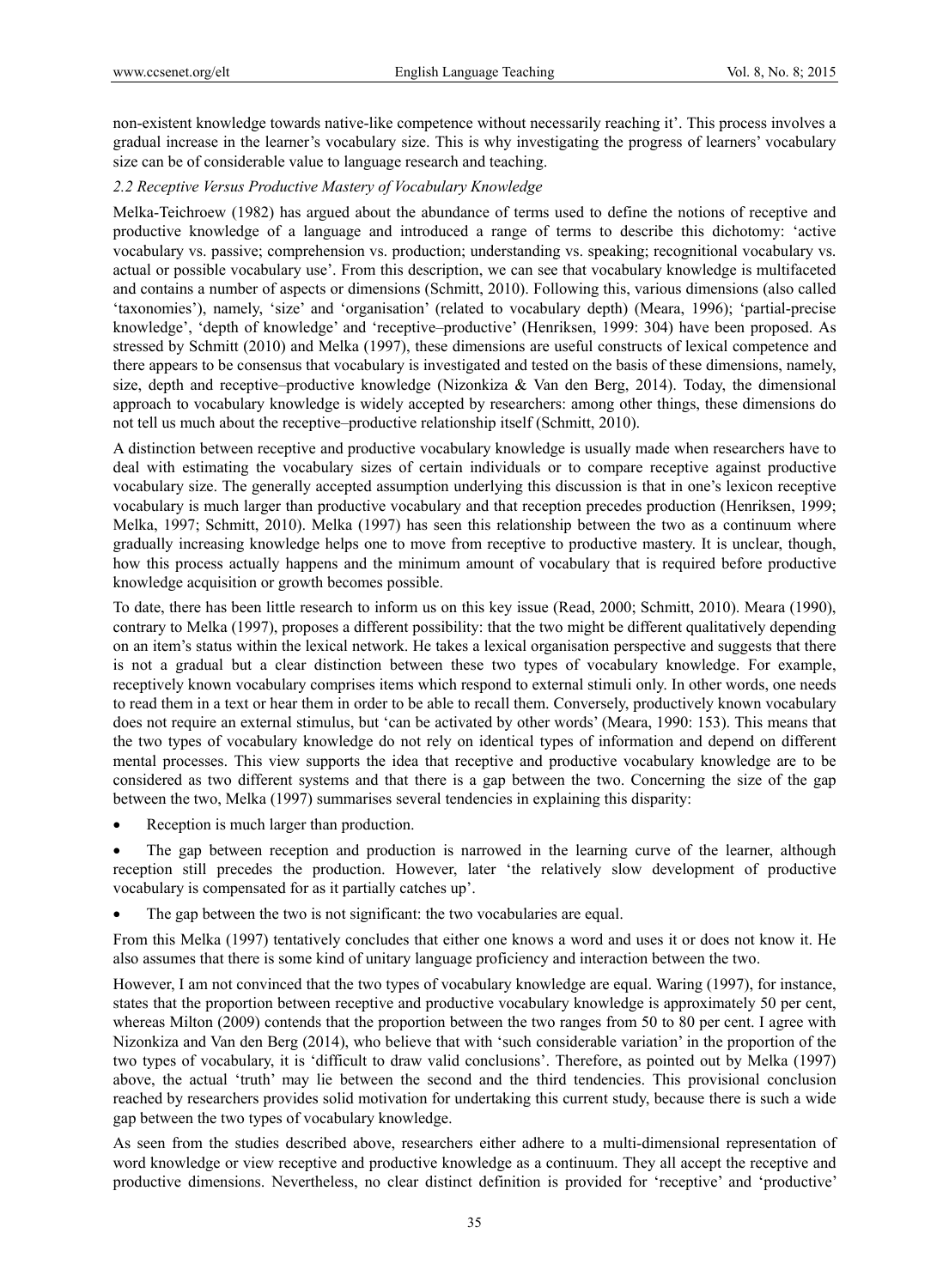lexicon. In the present study, the term 'receptive' vocabulary knowledge is used to refer to the ability to understand a word when it is heard or seen and to retrieve its meaning. The term 'productive' vocabulary knowledge, on the other hand, is the knowledge one needs to produce a word while writing or speaking and then retrieving and producing its spoken and written form (Nation, 2011).

#### **3. The Present Study**

#### *3.1 Description of the Sample Population*

A total of 159 English majors in 12 groups (Note 3) at the Faculty of Pedagogy in a university in Azerbaijan participated in this study. It should be noted, however, that out of the 159 students who took part in the study in Year 1 and Year 2 (Note 4), only 110 completed both tests. Since testing students for research purposes is not customary at the university, it was made clear to the students that the tests were not part of the course requirements and, therefore, would have no impact on their academic record. It was also made clear to the participants that the data from the tests would be strictly confidential and used for research purposes only. The participants were all native speakers of Azerbaijani. Their English language proficiency ranged between pre-intermediate to intermediate. They all had to have passed an extremely competitive national entrance examination, including English language tests, in order to be admitted to the university.

In the first year, students are offered the following courses: Azerbaijan History, Psychology, Communication and Information Technology, Hearing and Pronunciation (English Phonetics) and General Linguistics. These courses make up 48 per cent of the whole programme and are conducted in Azerbaijani. In contrast, courses through the medium of English include Pre-Intermediate Reading and Speaking (a practical course that is taught through from the Pre-intermediate level in the first-year to the Advanced level in the fourth-year) and Communicative Grammar (a practical grammar course) take up 42 per cent of the whole programme. In these practical courses, the course materials – textbooks, supplementary materials such as newspaper materials, extra reading passages, graded readers, oral presentations, as well as written assignments – are mediated through English, although this is not always adhered to except for the examinations, which have to be written solely in English.

The sample can be further described taking into account university entrance examination scores and the number of years in which English was studied (see summary in Table 3). Information on the test-takers' university entrance examination scores as well as the number of years they studied English was collected during the bio-data gathering period. Participants sat two tests at the beginning of Year 1, which they also sat at the beginning of Year 2. These tests are described in the next section.

|                                  | Minimum      | Maximum          | Mean | SD  |
|----------------------------------|--------------|------------------|------|-----|
| University<br>examination scores | entrance 413 | 647 (out of 700) | 545  | 4.7 |
| Number of years<br>English       | studied 1    | 11               | 6.6  | 2.1 |

Table 3. Summary of the description of the sample

#### *3.2 Research Instruments*

Two instruments were used for the purposes of this study: the Vocabulary Levels Test (VLT) (Schmitt et al., 2001) and a vocabulary-size test of controlled productive ability (Laufer & Nation, 1999). The VLT is used to measure learners' receptive vocabulary knowledge. It is a matching test in which the items are selected from the 2.000, 3.000, 5.000 and 10 000 word bands and the academic word list (Coxhead, 2000) with 30 items in six clusters at each level.

Participants are instructed to match words to equivalent definitions. The test provides a rough estimate of a learner's 'receptive vocabulary size in the form of a vocabulary profile and the vocabulary size figures that it produces are quite reliable and robust' (Meara & Alcoy, 2010: 222). The VLT has proved to be a useful tool in assisting teachers to diagnose the receptive vocabulary knowledge of their students and to track individual students' weaknesses, and thus help them. This is an important decision in terms of the cost-effectiveness of the use of class time, because certain words, for example, high-frequency words require different attention from low-frequency words (Laufer & Nation, 1999). In the present study, the test by Schmitt et al. (2001) was used;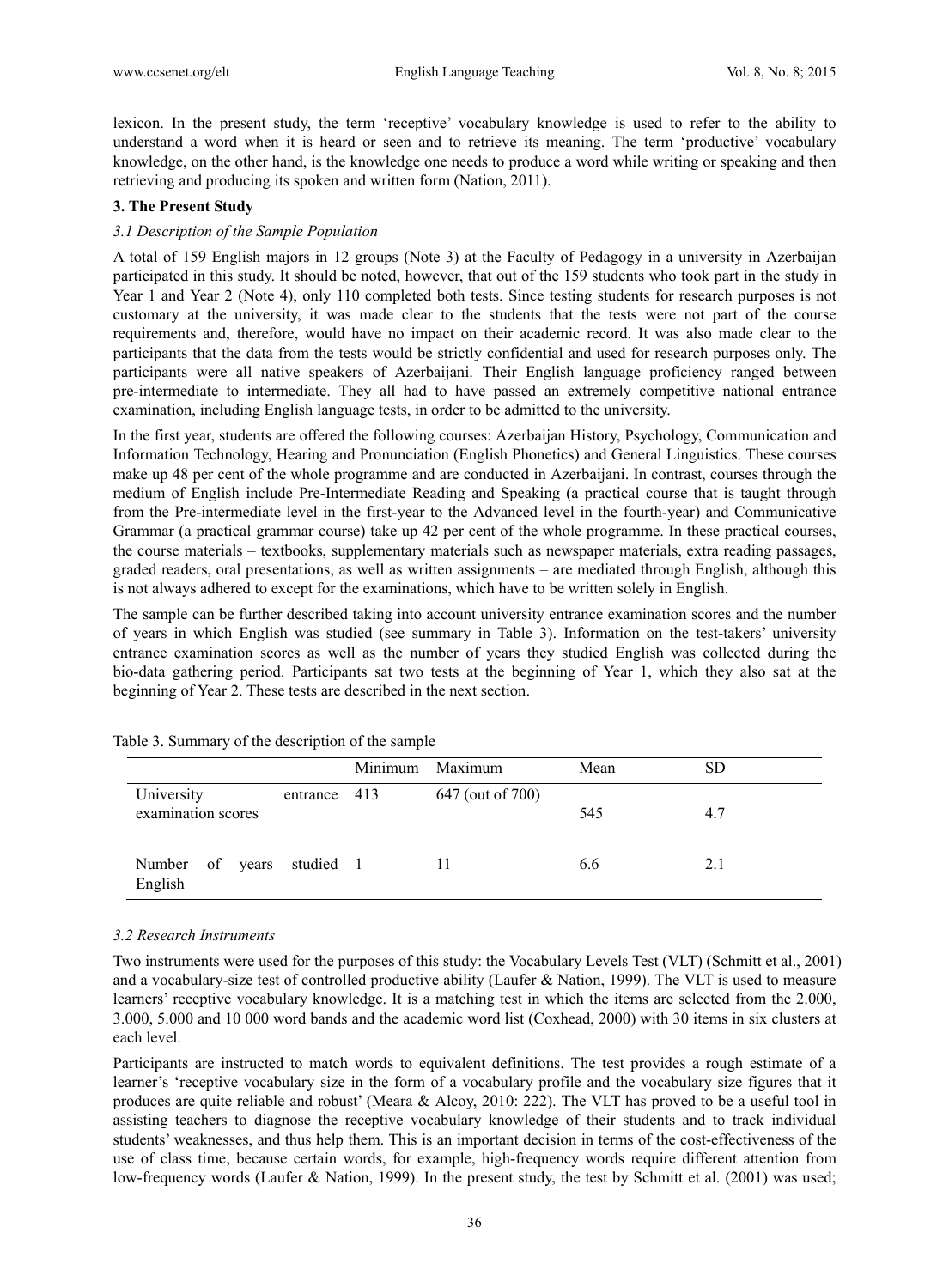however, because the students' language proficiency was far less than the 10.000 word band, samples from this word band were not included in the tests.

The vocabulary size test of controlled productive ability (CPVS) is a cued recall test. Laufer and Nation (1999: 37) define the term 'controlled productive ability' as

'the ability to use a word when compelled to do so by a teacher or researcher, whether in an unconstrained context such as a sentence writing task, or in a constrained context such as a fill in task where a sentence context is provided and the missing target word has to be supplied'.

In order to avoid other possible words – different from those targeted – Laufer and Nation (1999) provide the first two letters of the word to be supplied. The test measures 18 items at each of the 2.000, 3.000, 5.000, University Word List (UWL) and 10 000 frequency levels. The test has been adjudged to be a very practical instrument, as it is easy to administer, to score and to interpret. For the same reason as explained above – since it was beyond what they could realistically achieve – the participants were not tested at the 10 000 word band. As for the AWL/UWL, the students were not tested on these items in Year 2, since they are excluded in the formula used to estimate total vocabulary size (Laufer, 1998; Laufer & Ravenhorst-Kalovski, 2010).

Once the data were collected, the following formula

#### *Total score × 5.000 ÷ Maximum score*

as suggested by Laufer and Ravenhorst-Kalovski (2010) was used for calculating learners' vocabulary size estimates. It is worth noting that neither the participants nor their English-language instructors were informed about the results of the first study in order to avoid influencing the second-year content materials in any way. By doing so, I assume that it is also possible to evaluate the content of the teaching materials provided for these groups of learners during their instruction period.

## **4. Results and Discussion**

In order to check the assumptions that are required to answer the research questions addressed so far, first, Explore was run in SPSS to verify whether the data were normally distributed. This did not prove to be the case and the Kolmogorov-Smirnov tests of normality show that the majority of the distribution is non-normal; but fortunately there are sufficient data at our disposal. In addition, ANOVAs are quite robust against departures from normality in the case of equal group sizes, which – by definition – is the case in Repeated Measures Designs (RMD). Explore was also run to see which students had extreme scores and the Box Plots indicated them. Without exception, these outliers are students performing relatively far above the average, so there was no reason to exclude them from the analyses to come.

# *4.1 Research Question 1: To what Extent Do the Receptive and Productive Vocabulary Sizes of English Majors Expand after a Year of Instruction?*

To answer research question 1, concerning the extent of the growth of the vocabulary knowledge, the results from Year 1 and Year 2 of the same students were compared according to two types of vocabulary knowledge both receptively and productively. The data were examined using RMD with three within-subjects factors: time (2 levels: Year 1 and Year 2); reception versus production, and the frequency bands (2.000, 3.000 and 5.000). Scores on academic vocabulary were calculated separately. The RMD outcomes revealed that time (one academic year corresponding to 210 teaching hours) is not significant ( $F = 0.168$ ;  $p = 0.682$ ), implying that no general improvement in scores over time is observed.

However, the ANOVA revealed that the main effect for frequency (bands) ( $F = 596.52$ ;  $p = 0.000$ ) and for year of study (F = 9.09; p = 0.003) as well as the interaction between the two (F = 3.35; p = 0.047) were statistically significant at the  $p < 0.05$  level. In order to obtain a clearer picture and review the results in more detail, three-way interaction plots representing these interaction effects are presented in Figure 1 (receptive vocabulary test) and Figure 2 (productive vocabulary test).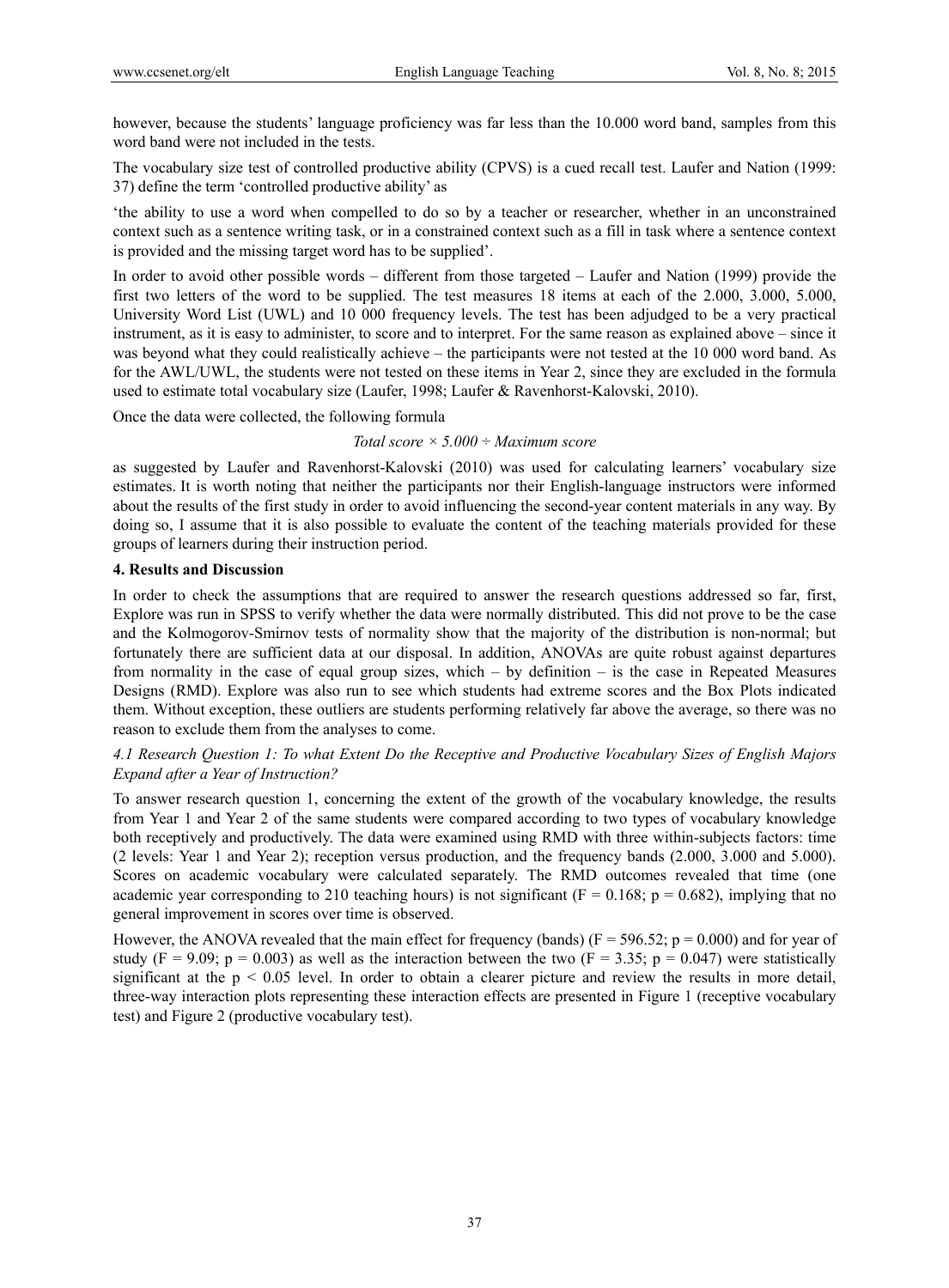

Figure 1. Three-way interaction plot for the Vocabulary Levels Test



Figure 2. Three-way interaction plot for the vocabulary-size test of controlled productive ability

In terms of reception and production, it appears that there is a variation depending on the band. In comparison to receptive vocabulary size figures (mean values), productive vocabulary size figures increase, while the former decrease. To test whether these increases and decreases were statistically significant, t-tests were calculated. Means, standard deviations and t-test results are presented in Tables 4 and 5. The results show that the mean values for both types of test decrease as the frequency level decreases. The results (Table 4) also indicate a decrease in the receptive vocabulary, although this is not statistically significant, except for the band 5.000, where the decrease is significant at the 0.005 level. As opposed to the receptive test results, all increases in the productive vocabulary test scores (Table 5) are statistically significant at  $p \le 0.005$  level. The findings show that receptive vocabulary mean values are higher than those of productive vocabulary at all levels, which confirm previous studies (Fan, 2000; Laufer, 1998; Zhong & Hirsh, 2009; Webb, 2008). However, the results on receptive knowledge contradict previous studies where significant expansion is reported (cf. Laufer, 1998; Zhong & Hirsh, 2009) after a period of instruction. At the same time, the results at this level confirm Ozturk's (2012) study in which she reports on the absence of significant receptive vocabulary growth of the Turkish students after three years of instruction. Ozturk (2012) raises two reasonable possibilities for the lack of a significant difference in receptive scores: (1) either three years of instruction did not lead to sizeable gains since the participants in that study were 'advanced learners with most of the high-frequency vocabulary already in their stock'; or (2) the receptive vocabulary gains were not obtained in the data as these students were exposed to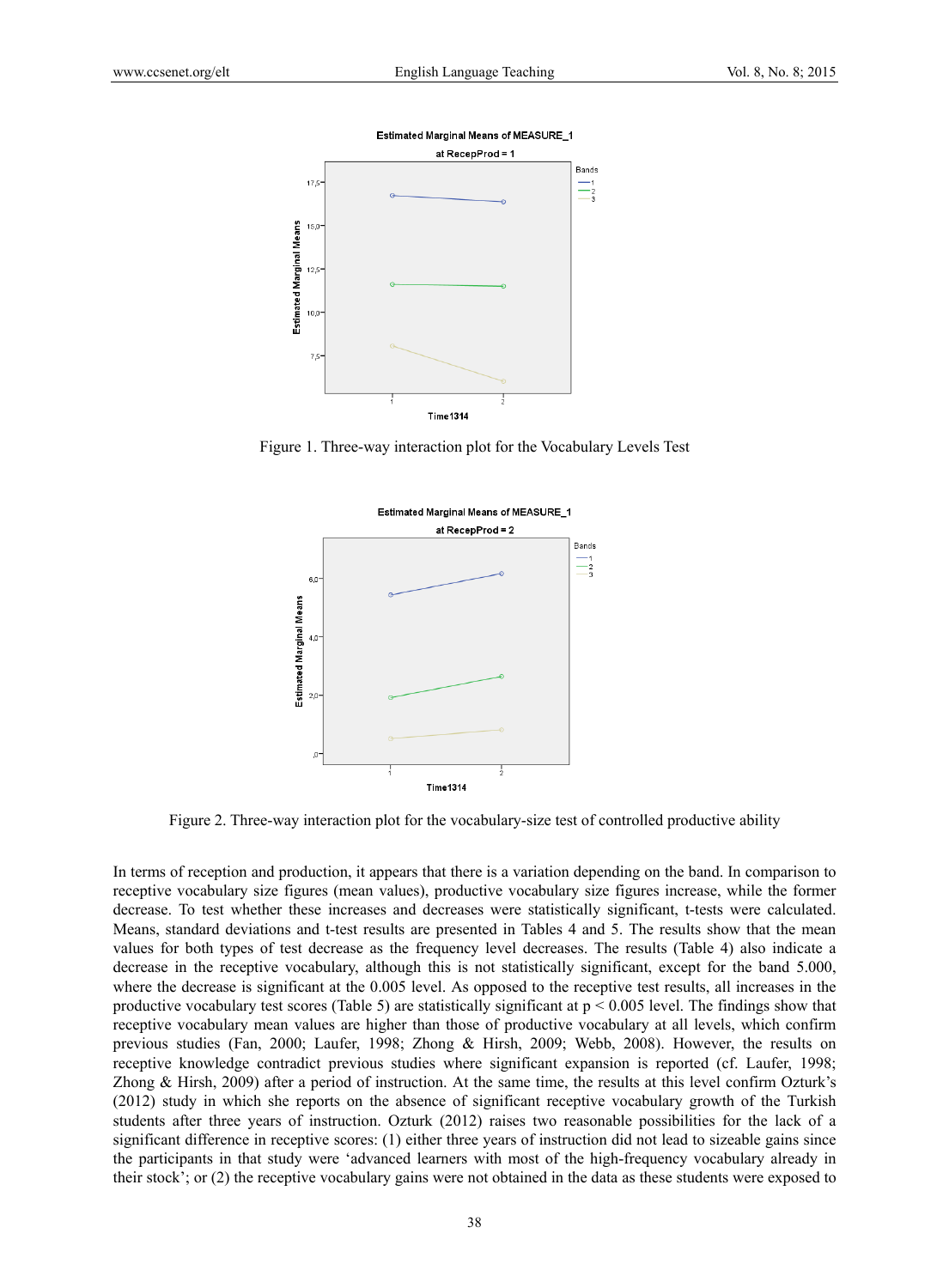different kind of vocabulary from the kind of vocabulary measured by the VLT.

Estimating learners' vocabulary size in word families offers us the opportunity of obtaining comparable results and drawing relevant conclusions which may provide new insights for teaching vocabulary (Nizonkiza  $\&$  Van den Berg, 2014). This means that converting the raw mean values obtained from the descriptive analysis of the data into word families enables us to provide comparable figures. Table 5 shows that productive vocabulary has grown slightly in one year and, if we express the raw scores in terms of numbers of word families, the total 7.9 represents roughly 806 word families and 9.5 represents 974 word families.

If we compare the productive vocabulary sizes of Year 1 and Year 2 (Table 6), we can see that the students' productive vocabulary has increased by 21 per cent in one year of study. At the receptive level, however, vocabulary size figures (Table 4) show that the size did not increase at all; instead it decreased slightly in number when converted into word families. Looking at Tables 4, 5 and 6, we can see that the acquisition of the two types of vocabulary knowledge is not identical in size (in terms of numbers).That is, in one year of study, learners could add 168 word families to their productive vocabulary knowledge, whereas they could not gain any vocabulary in receptive knowledge: there was a 21 per cent (Note 6) increase in the productive vocabulary but a 0.10 per cent decrease in the receptive vocabulary.

| <b>Bands</b> | Year 1      |           | Year 2      |           | Difference |          |
|--------------|-------------|-----------|-------------|-----------|------------|----------|
|              | $(n = 116)$ |           | $(n = 116)$ |           |            |          |
|              | Mean        | <b>SD</b> | Mean        | <b>SD</b> | t-value    | p < 0.05 |
| 2.000        | 16.7        | 6.6       | 16.3        | 7.0       | 0.39       | 0.346    |
| 3.000        | 11.6        | 6.1       | 11.5        | 5.1       | 0.14       | 0.440    |
| 5.000        | 8.0         | 6.3       | 6.0         | 4.3       | 2.79       | 0.002    |
| Total        | 36.3        | 19        | 33.8        | 16.4      | 1.50       | 0.066    |

Table 4. Comparison of receptive vocabulary size

|  | Table 5. Comparison of productive vocabulary size |
|--|---------------------------------------------------|
|  |                                                   |

| <b>Bands</b> | Year 1      |           | Year 2      |           | Difference |          |
|--------------|-------------|-----------|-------------|-----------|------------|----------|
|              | $(n = 116)$ |           | $(n = 116)$ |           |            |          |
|              | Mean        | <b>SD</b> | Mean        | <b>SD</b> | t-value    | p < 0.05 |
| 2.000        | 5.4         | 3.2       | 6.1         | 2.8       | 1.81       | 0.030    |
| 3.000        | 1.9         | 1.9       | 2.6         | 1.4       | 3.17       | 0.0008   |
| 5.000        | 0.6         | 0.8       | 0.8         | 0.9       | 2.59       | 0.0050   |
| Total        | 79          | 5.9       | 9.5         | 5.1       | 2.55       | 0.0054   |
|              |             |           |             |           |            |          |

Table 6. Summaryof receptive and productive vocabulary sizes, Years 1 and 2

|                  | Receptive | Productive |  |
|------------------|-----------|------------|--|
| Year 1           | 2.104     | 806        |  |
| Year 2           | 1.966     | 974        |  |
| Loss/gain in $%$ | 20.10     | 21         |  |

Research into second- or foreign-language receptive vocabulary increase through tertiary education, however, reports contradictory results. The vocabulary expansion of the learners involved in these studies fluctuates between 102 word families (Ozturk, 2012), 174 word families (Danilovic & Grujic, 2014), 244 word families (Zhong & Hirsh, 2009), and 200 words (Cobb & Horst, 2000), 300 words (Schmitt & Meara, 1997) and 1.326 words (Milton & Meara, 1995).

Contrary to the abovementioned gain in size in these studies, the receptive vocabulary knowledge of Azerbaijani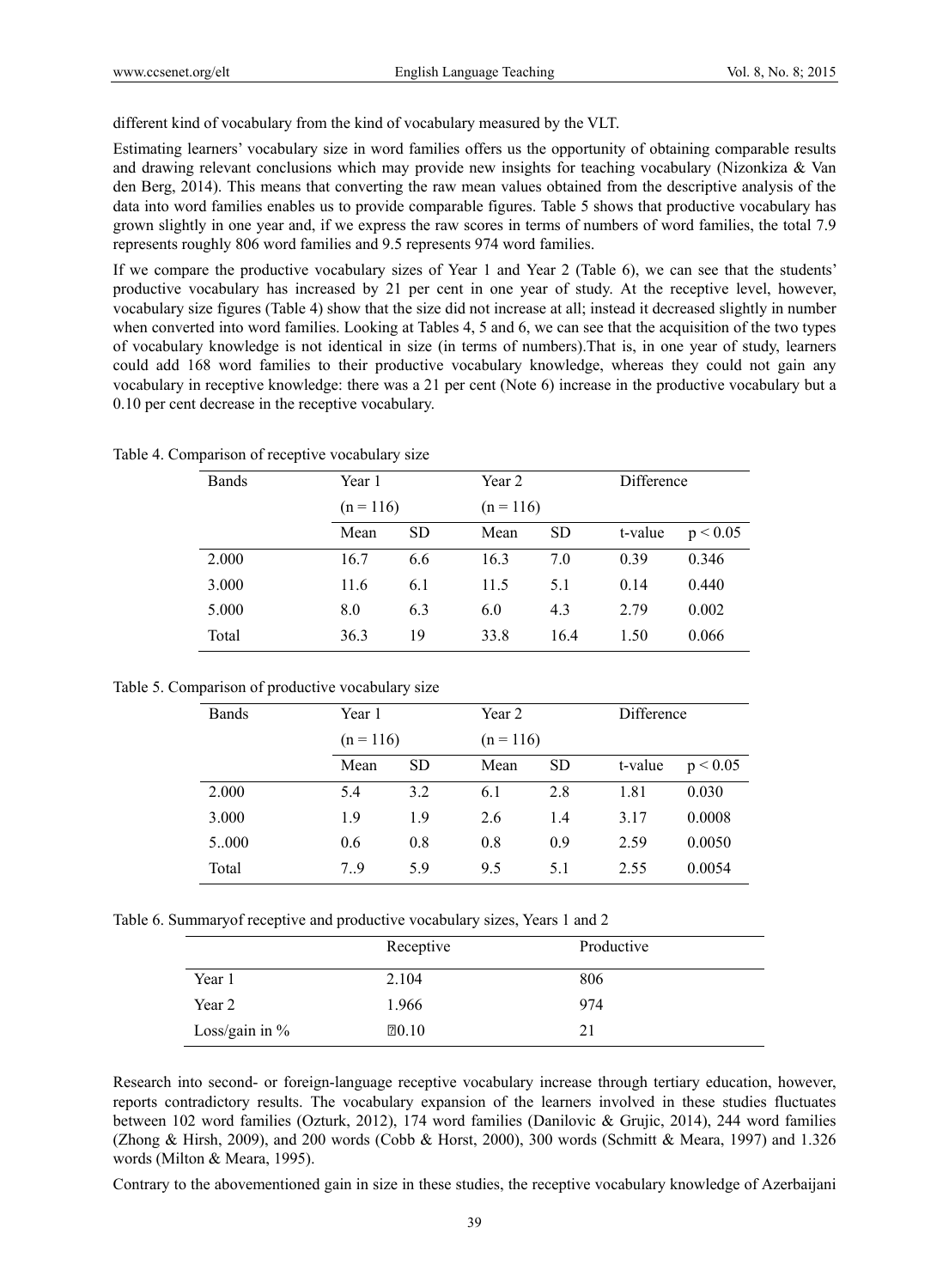English majors decreased in size, although the findings are not statistically significant. Bearing in mind that one academic year comprises 15 weeks – corresponding to 210 teaching hours of practical English course apart from Communicative Grammar classes which contribute an additional 90 teaching hours – the average vocabulary gain per lesson was 1–2 word families productively, whereas there was no gain receptively. This is not an encouraging figure, since these students had sufficient academic hours at their disposal to have increased or developed their vocabulary knowledge.

These findings – that the students' receptive knowledge did not increase as opposed to the productive knowledge which increased after a year of studies – confirm earlier studies done by Waring (1997) and Zhong and Hirsh (2009), among others, according to whom receptive learning contributes to receptive knowledge, whereas productive learning results in increases in productive knowledge. However, others contradict others such as Chung and Nation (2004), according to whom teaching productively may lead to an increase in both receptive and productive vocabulary knowledge.

Moreover, Melka's (1997) lexical organisation perspective, which suggests that one needs to read the words in a text or hear them in order to be able to recall them ('external stimuli'), appears to have played a key role in these learners' decrease in receptive vocabulary knowledge. In other words, if participants in this study did not get sufficient input in the target language with regard to receptive vocabulary, and conversely received more productive tasks (such as doing translation-type grammar exercises and writing paragraphs), then this may account for the evidence of an increase in vocabulary knowledge productively rather than receptively. This could also be the case when students, after having achieved a certain vocabulary level receptively, have started to transfer their receptive into productive knowledge. This supports Melka's (1997) views in which she identifies the two types of vocabulary knowledge as a continuum on which gradually increasing vocabulary knowledge helps one to move from receptive to productive mastery.

The absence of an increase in receptive vocabulary knowledge could also be associated with the frequency with which the words found in the students' textbooks occur. This was tested by analysing the word bands of the words contained in the textbooks used by different university departments to teach first-year students. The results reveal that the main textbooks used in the classroom *New English File* (A2–B1) (Oxenden, Latham-Koenig & Seligson, 2005) and *Intermediate English* (Gaibova & Abdulrahimov, 2011) do not provide a good source of words from the most frequent 5.000 word families. In other words, lexical analysis of the texts, reading passages and vocabulary items in these textbooks (available at www.lextutor.ca) shows that words that belong to the first 5.000 band are inadequately represented. For example, 52 per cent of the word families were found to belong to the 1.000 word band, whereas 22 per cent of the word families came from the 2.000 word band. Words from the 3.000 and 5.000 word bands, respectively, accounted for only 10 per cent and 3.5 per cent of the words in the textbooks.

A study by Li and MacGregor (2010) indicates that although the VLT (Schmitt et al., 2001) which served as an instrument for this study is a useful tool for estimating language learners' receptive vocabulary knowledge, it is not possible to obtain accurate estimates. They therefore conclude that it is important that test words are 'representative of the vocabulary used in the linguistic environments relevant to the test-takers' (Li & MacGregor, 2010). However, as Nation and Webb (2011) state, VLT is a knowledge test which attempts to identify those words known and those needing extra attention. Therefore, the test served its purpose in indicating that students engaged in this study required properly chosen lexical input tailored to their needs. Students have first to be presented with certain vocabulary items in order to then be tested on their vocabulary learning, that is, what vocabulary they have gained as a result of their studies. Given that these students were not previously exposed to the great majority of the tested words in their textbooks, and we were not testing their vocabulary learning, the modest indicator of the test results seems rather logical.

The tests actually served their purpose well: the poor test results indicate that these students need to pay more attention to words beyond the 2.000 word band. But how can we expect students to increase their vocabulary knowledge receptively if they do not encounter these words, as they are absent from the class textbooks?

## *4.2 Research Question 2: What is the Ratio between Receptive and Productive Knowledge Increase?*

To answer research question 2 concerning the ratio between an increase in receptive and productive knowledge, the ratio between receptive and productive vocabulary for each group of participants (productive vocabulary size $*100\%$ /receptive vocabulary size: see Laufer, 1998) was calculated. With regard to the ratio between the two types of vocabulary knowledge, we can see that the receptive vocabulary is larger than the productive vocabulary, although the ratio between the two is different in the two groups studied. In Year 1 it is 38.3 per cent, whereas a year later it increases to 49.5 per cent. This means that the gap between the two types of vocabulary knowledge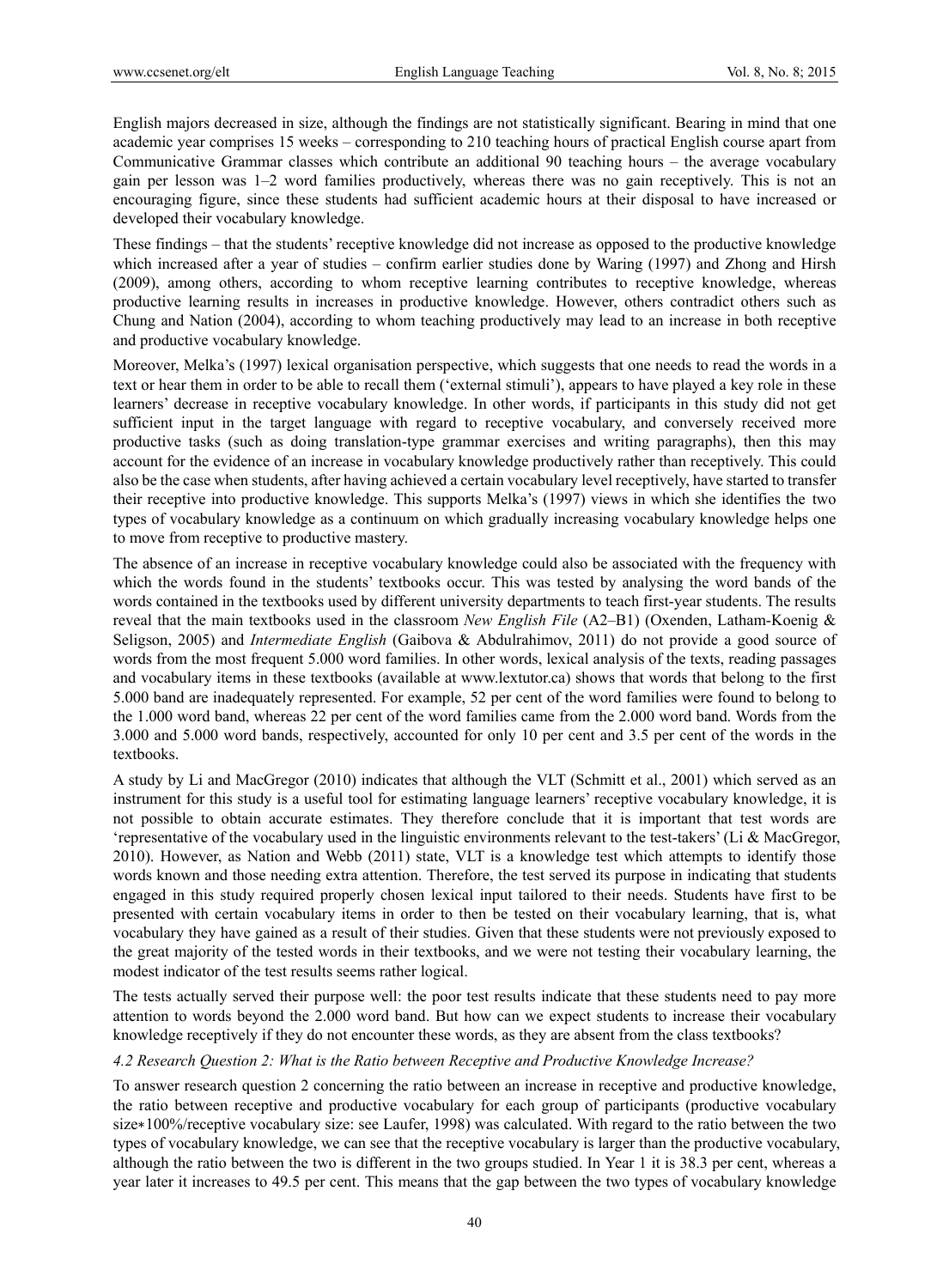was narrower at a lower level of language proficiency. In terms of the gap between the receptive and productive vocabulary sizes, this outcome appears to contradict the result achieved by Laufer (1998), whereas it coincides with the outcome measured by Zhong and Hirsh (2009). In the case of the former, the gap between the two types of vocabulary knowledge increased in the more advanced group. However, in the latter case, although the gap between receptive and productive vocabulary sizes narrowed, there was a significant expansion of receptive vocabulary. In order to shed some light on these outcomes, two between-subject variables (BS-factors) – namely, university entrance points and number of years of study in English (Table 3*bis*) – were used.

Table 3*bis*. Summary of the description of the sample

|                                 |          |                 | Minimum | Maximum          | Mean | <b>SD</b> |
|---------------------------------|----------|-----------------|---------|------------------|------|-----------|
| University<br>scores            | entrance | examination 413 |         | 647 (out of 700) | 545  | 4.7       |
| Number of years studied English |          |                 |         | 6.6              | 2.1  |           |

They were first recoded based on the frequency distributions in order to have groups of approximately equal size. As shown in Table 3*bis*, the number of years of studying English shows various interaction effects and are highly significant at the  $p \le 0.003$  and  $p \le 0.007$  levels. The results indicate that those who studied English for eight years and more showed no increase in receptive vocabulary knowledge, whereas those students who studied the language for seven or fewer years showed an increase in both receptive and productive tests.

A provisional conclusion, however, seems to be that students with more than eight years of studying English behave in particular ways. That is, they have reached a point when receptive vocabulary knowledge develops into productive vocabulary knowledge, which is the reason why the gap between the two is narrow. In this connection, the RMD output indicates that those students with higher university examination points perform better than those with lower points (< 562; see Table 3*bis*).

Table 7. Pearson Correlation coefficient for individual test scores in Year 1 and Year 2

|                    | Productive (Year 1) | Productive (Year 2) |
|--------------------|---------------------|---------------------|
| Receptive (Year 1) | $r = 0.65$          |                     |
|                    | $p < 0.0001*$       |                     |
|                    |                     |                     |
| Receptive (Year 2) |                     | $r = 0.64$          |
|                    |                     | $p < 0.0001*$       |

\*significant at p < 0.05 level.

Table 7 shows that there is a significant correlation between the two types of vocabulary knowledge among the same participants. This means that the learners who have a higher receptive vocabulary size also tend to have a higher productive vocabulary size. Bearing in mind the higher ratio of the more advanced group (Year 2 results), the results presented in Table 7 suggest that the higher one's receptive vocabulary size, the narrower the gap between it and the productive vocabulary size. The increasing ratio between the receptive and the productive vocabulary size figures indicates that at least some words that were learnt receptively enter their productive vocabulary. Even though this observation contradicts Laufer's (1998) findings, it confirms those of Zhong and Hirsh (2009).

# *4.3 Research Question 3: Do English Majors Achieve the Expected Threshold Vocabulary Size of 4,000–5,000 Word Families after One Year of Instruction?*

I now try to answer research question 3 concerning the expected increase in the receptive vocabulary knowledge to reach the vocabulary size of 4.000–5.000 word families after one year of instruction. The results of the present study indicate that the students could not reach the minimal vocabulary threshold as suggested by Laufer and Ravenhorst-Kalovski (2010). Taking into account the low receptive vocabulary size of 1.966 word families and a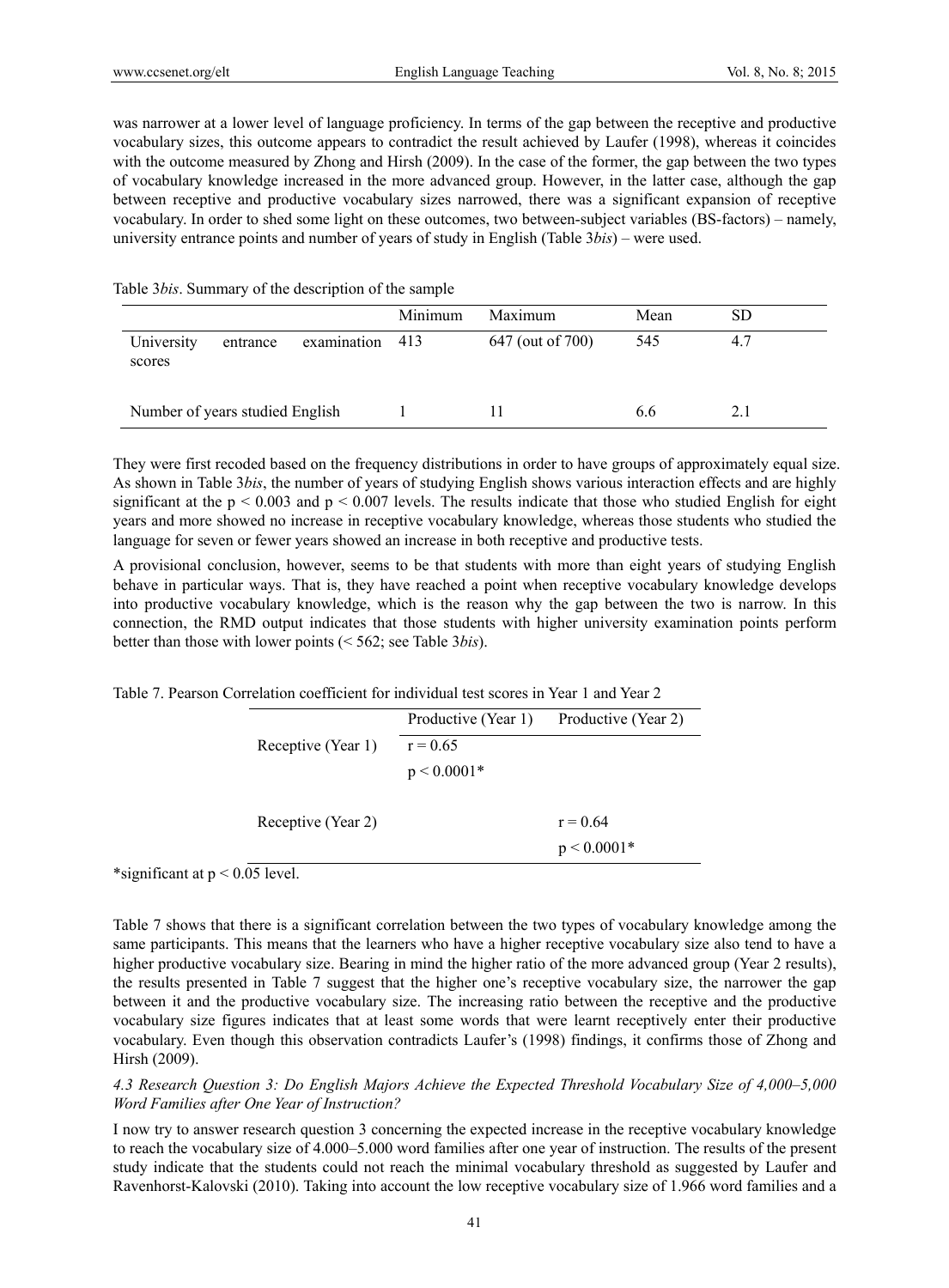productive vocabulary size of 974 word families, it can be said that Azerbaijani students still lack the vocabulary needed to follow lectures in English effectively or to read and produce academic texts. Added to the fact that these students have to follow subject-specific compulsory and elective courses from Year 2 onwards, the level of their vocabulary is unsatisfactory.

Given the results obtained in this study, it would not be incorrect to suggest taking appropriate measures in order to help these learners to succeed in their academic studies. I have in mind a remedial or bridging course that can foster both receptive and productive vocabulary knowledge.

#### **5. Conclusions**

The present study explored the relationship between the receptive and productive vocabulary knowledge among Azerbaijani English majors. Its objectives were achieved by testing the same students at the beginning of both the first and the second year. The longitudinal data obtained from the current study from students from more than one year of academic study (corresponding to 210 academic hours per year) indicate that there was not a significant growth in their receptive vocabulary knowledge, whereas their productive vocabulary knowledge grew significantly. The current study also revelaed that contrary to the previously reported findings (cf. Laufer, 1998; Laufer & Paribakht, 1998), learners' productive vocabulary grew faster than their receptive vocabulary knowledge which confirm the findings reported by Zhong and Hirsh (2009). It was argued that the possible reasons for the lack of growth in receptive vocabulary might be the deficiency in appropriate course materials. The students involved in this study did not frequently encounter the great majority of the word families outside the 2.000 word band in their textbooks and teaching materials, which might have caused the outcomes achieved in terms of the receptive vocabulary knowledge. Moreover, written examinations, doing translation-type grammar exercises and writing paragraphs, in other words, productive learning may account for the evidence of an increase in vocabulary knowledge productively rather than receptively. This could possibly also account for the students in this study starting to translate their receptive knowledge into their productive vocabulary, thus increasing their productive rather than their receptive vocabulary.

When converted to word families, the raw mean values also indicate that the students still lack the lexical threshold needed for minimal comprehension (see Laufer & Ravenhorst-Kalovski, 2010). Taking into account that the students have one year only in which to develop and increase their vocabulary knowledge in order to be able to internalise academic texts, certain steps will have to be taken to remedy this situation.

Although this study employed a randomly selected large sample size, it exhibited abnormal distribution of the data. My not being schooled in testing students for gaining empirical data and my participation in the data-gathering process from a distance are among the limitations of this study. Testing students is a very difficult process in terms of administration, but without good and valid information about our learners' vocabulary knowledge, planning a well-balanced programme is not possible. It is therefore suggested that 'one-on-one' testing followed by 'group-administered' testing (Nation & Webb, 2011) needs to be conducted in future. Perhaps, one-on-one testing and interviewing of the students after having them sit the tests may be a better way of delivering a valid result when we consider that test-takers do not always take tests seriously.

Furthermore, the lexical text coverage of the academic texts in the subject-specific textbooks of first-year English majors should be analysed for the level of vocabulary present. The analysis of the contents of subject-specific textbooks will create a basis for the development of a pedagogical word list of the most frequent words that these students are exposed to and which will meet their specific vocabulary needs. The relationship between the students' vocabulary size and the lexical text coverage of the subject-specific textbooks and their active production should be explored in order also to examine the relationship between these factors and to inform the teaching at this level so that steps can be taken to satisfy the students' academic needs and aspirations.

## **Acknowlegments**

I would like to thank Professor Doctor Kris Van de Poel (University of Antwerp, Belgium) and Doctor Deogratias Nizonkiza (University of Burundi and North-West University, South Africa), who took the trouble to review the paper and to suggest changes. I would also like to express my gratitude to Professor Doctor Frans van der Slik (Radboud University, Nijmegen), who kindly analysed and interpreted the data statistically. Without Frans's insights this paper would not have made such a strong case.

## **References**

Alderson, J. C. (2005). *Diagnosing Foreign Language Proficiency*. London: Continuum.

Chung, T. M., & Nation, I. S. P. (2004). Identifying technical vocabulary. *System, 32*, 251-263.

Cobb, T. & Horst, M. (2000). Vocabulary sizes of some City University students. *City University (HK) Journal of*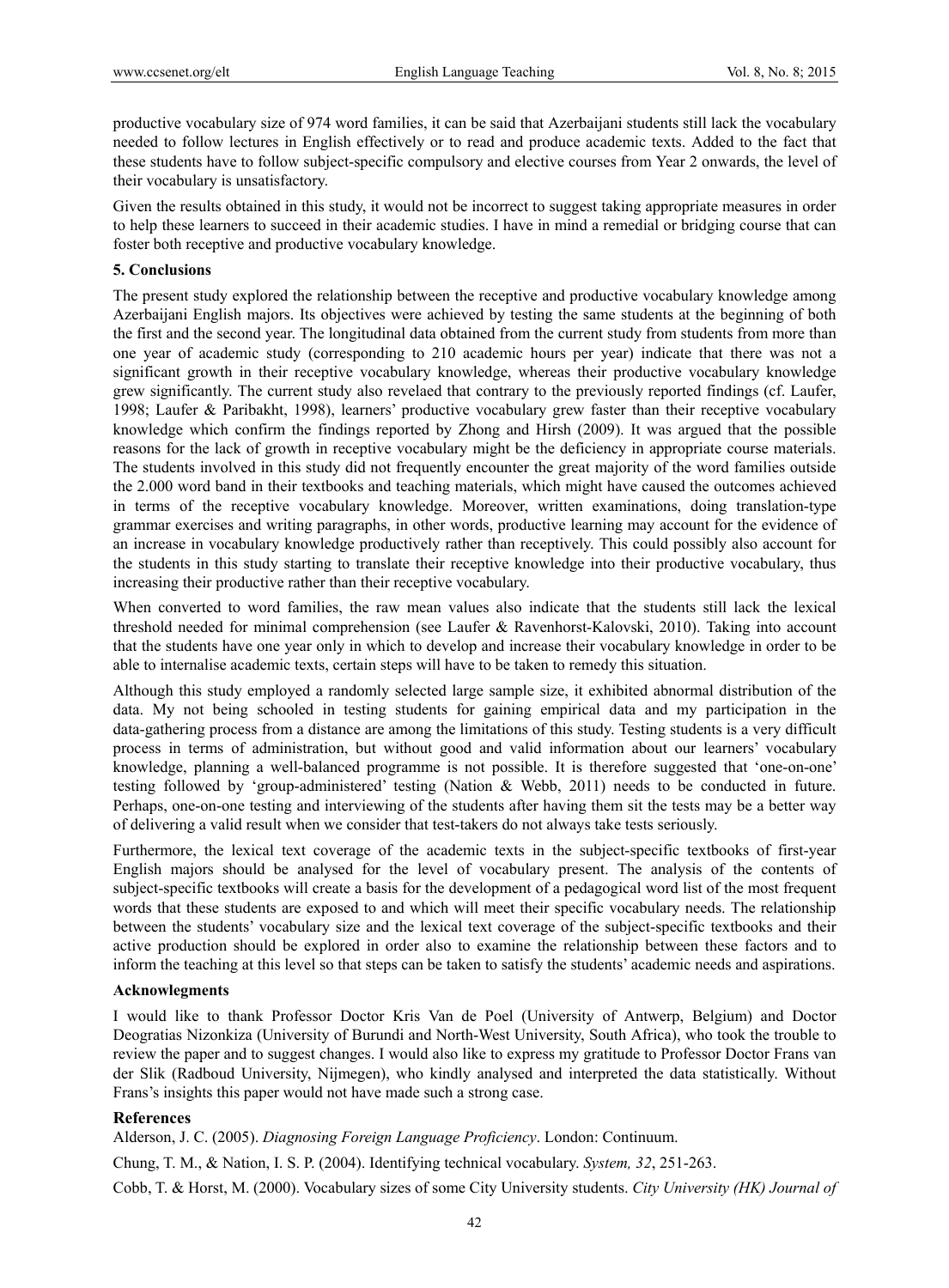*Language Studies, 1*, 59-68.

Coxhead, A. (2000). A new academic word list. *TESOL Quarterly, 34*(2), 213-238.

- Crystal, D. (1987). How many words? *English Today,* 11-14.
- D'Anna, C. A., Zechmeister, E. B., & Hall, J. W. (1991). Toward a meaningful definition of a vocabulary size. *Journal of Reading Behaviour, 21*, 109-122.
- Danilovic, J. R., & Grujic T. S. (2014). Vocabulary growth at tertiary level: How much progress can Serbian EFL learners make in a year? *Зборник Института за Педагошка Истраживаваньа, 46*(1), 200-218.
- Fan, M. (2000). How big is the gap and how to narrow it? An investigation into the active and passive vocabulary knowledge of L2 learners. *RELC Journal*, 105-119.
- Gaibova, M., & Abdulrahimov, E. (2011). *Intermediate English*. Baku: East-West.
- Goulden, R., Nation, I. S. P., & Read, J. (1990). How large can a receptive vocabulary be? *Applied Linguistics, 11*, 341-363.
- Hajiyeva, K. (2014). Receptive and *productive vocabulary level needs: An Empirical study of Azerbaijani English majors. International Journal of Learning,Teaching and Educational Research, 9*(1), 51-65.
- Henriksen, B. (1999). Three dimensions of vocabulary development. *Studies in Second Language Acquisition, 21*(2), 303-317.
- Laufer, B. (1992). How much lexis is necessary for reading co mprehension? In H. Bejoint & P. Arnaud (Eds.), *Vocabulary and Applied Linguistics* (pp. 126-132)*.* United Kingdom: Macmillan.
- Laufer, B. (1998). The development of passive and active vocabulary in a second language: Same or different? *Applied Linguistics, 12*, 255-271.
- Laufer, B., & Nation, I. S. P. (1999). A vocabulary-size test of controlled productive ability. *Language Testing, 16*(1), 33-51.
- Laufer, B., & Paribacht, T. S. (1998). The relationship between passive and active vocabularies: Effects of language learning context. *Language Learning, 48*, 365-391.
- Laufer, B., & Ravenhorst-Kalovski, G. C. (2010). Lexical threshold revisited: Lexical text coverage, learner's vocabulary size and reading comprehension. *Reading in a Foreign Language,* 15-30.
- Li, L., & McGregor, L. J. (2010). Investigating the receptive vocabulary size of university-level Chinese learners of English: How suitable is the levels test? *Language and Education, 24*(3), 239-249.
- Meara, P. M. (1990). A note on passive vocabulary. *Second language Research, 6*(2), 150-154.
- Meara, P. M. (1996). The dimensions of lexical competence. In G. Brown, K. Malmkjaer & J. Williams (Eds.), *Competence and Performance in Language Learning*. Cambridge: Cambridge University Press.
- Meara, P. M. & Alcoy, J. C. O. (2010). Words as species: An alternative approach to estimating productive vocabulary size. *Reading in a Foreign Language, 22*(1), 22-236.
- Melka, F. (1997). Receptive vs. productive aspects of vocabulary. In N. Schmitt & M. McCarthy (Eds.), *Vocabulary: Description, Acquistion and Pedagogy*. (pp. 82-102). Cambridge: Cambridge University Press.
- Melka-Teichroew, F. J. (1982). Receptive versus productive vocabulary: A survey. *Interlanguage Studies Bulletin, 6*(2), 5-29.
- Milton, J. (2009). *Measuring Second Language Vocabulary Acquisition*. Bristol: Multilingual Matters.
- Milton, J., & Meara, P. (1995). How do periods abroad affect vocabulary growth in a foreign language? *ITL Review of Applied Linguistics, 107-108*, 17-34.
- Milton, J., & Treffers-Daller, J. (2013). Vocabulary size revisited: The link betweenvocabulary size and academic achievement. *Applied Linguistics Review, 4*(1), 151-172.
- Nation, I. S. P. (1990). *Teaching and Learning Vocabulary*. New York: Newbury House.
- Nation, I. S. P. (2006). How large a vocabulary is needed for reading and listening? *The Canadian Modern Language Review, 63*, 59-82.
- Nation, I. S. P. (2011). *Learning Vocabulary in Another Language*. Cambridge: Cambridge University Press.
- Nation, I. S. P., & Beglar, D. (2007). A vocabulary size test. *The Language Teacher, 31*(7), 9-12.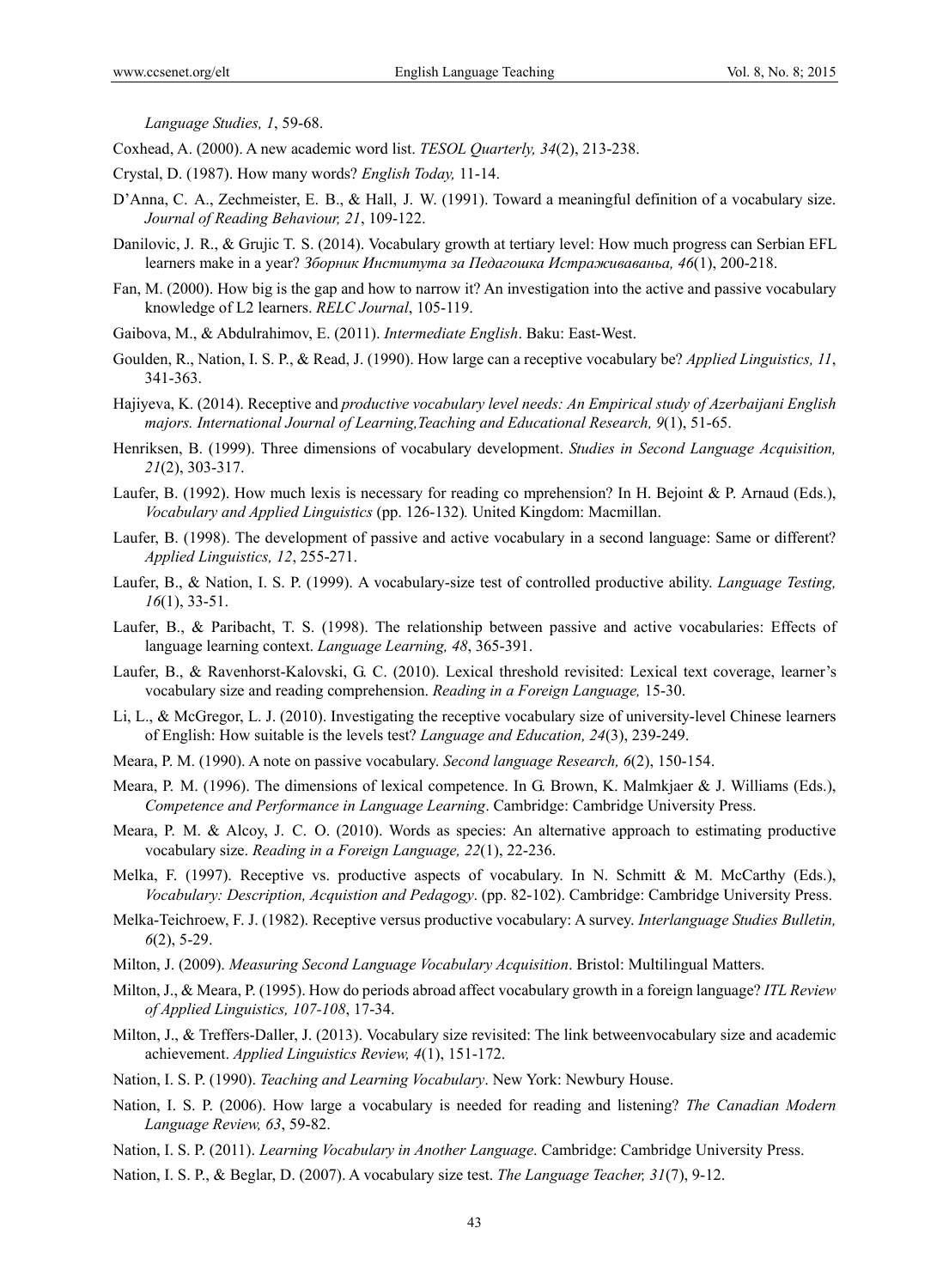- Nation, I. S. P., & Waring, R. (1997). Vocabulary size, text coverage and word lists. In N. Schmitt & M. McCarthy (Eds.), *Vocabulary: Description, Acquisition, and Pedagogy* (pp. 6-17). Cambridge: Cambridge University Press.
- Nation, I. S. P., & Webb, S. (2011). *Researching and Analyzing Vocabulary.* United States: Heinle, Cengage Learning.
- Nizonkiza, D., & Van den Berg, K. (2014). The dimensional approach to vocabulary testing: What can we learn from past and present practices? *Stellenbosch Papers in Linguistics Plus, 43*, 1-14.
- Oxenden, C., Latham-Koenig, C., & Seligson, P. (2004). *New English File (Pre-intermediate)*. Oxford: Oxford University Press.
- Ozturk, M. (2012). Vocabulary growth of the advanced EFL learner. *The Language Learning Journal,* 1-16.
- Read, J. (1997). Vocabulary and testing. In N. Schmitt & M. McCarthy (Eds.), *Vocabulary: Description, Acquistion and Pedagogy* (pp. 303-321). Cambridge: Cambridge University Press.
- Read, J. (2000). *Assessing Vocabulary*. Cambridge: Cambridge University Press.
- Schmitt, N. (2008). Instructed second language vocabulary learninng. *Language Teaching Research, 12*(3), 329-363.
- Schmitt, N. (2010). *Vocabulary in Language Teaching.* New York: Cambridge University Press.
- Schmitt, N., & Meara, P. (1997). Researching vocabulary through a word knowledge framework: Word associations and verbal suffixes. *Studies in Second Language Acquisition, 20*, 17-36.
- Schmitt, N., Schmitt, D., & Clapham, C. (2001). Developing and exploring the behavior of two new versions of the Vocabulary Levels Test. *Language Testing, 18*(1), 55-88.
- Takala, S. (1984). Evaluation of students' knowledge of English vocabulary in the Finnish comprehensive school. *Reports of the Institute of Educational Research, 350*. Jyväskulä: Finland.
- Waring, R. (1997). A comparison of the receptive and productive vocabulary sizes of some second-language learners. *Immaculata (Notre Dame Seishin University, Okayama), 1*, 53-68.
- Webb, S. (2008). Receptive and productive vocabulary sizes of L2 learners. *Studies in Second Language Acquisition, 30*(1), 79-95. http://dx.doi.org/10.1017/S0272263108080042
- Zhong, H., & Hirsh, D. (2009). Vocabulary growth in an English as a foreign language context. *University of Sydney Papers in TESOL, 4*, 85-113.

#### **Notes**

Note 1. A word family consists of a base word and all its derived and inflected forms that can be understood without having to learn each form separately.

Note 2. 'Text coverage' means the number of running words in a text (Laufer & Ravenhorst-Kalovski, 2010).

Note 3. All university entrants at AUL are organised in groups (13–16 students per group) according to their university entrance points at the beginning of the first year. For this study 12 such groups were recruited.

Note 4. Along the study, 'Year 1' is used to refer to the receptive and productive tests conducted at the beginning of the first year and simultaneously, 'Year 2' is used to refer to the second two tests conducted after one year of instruction.

Note 5. We filled in the missing 4.000 level by averaging the scores received at the 3.000 and 5.000 word level. The score at each frequency level represents an approximate knowledge of 1,000 words, except the first 2.000, where the score represents knowledge of 2,000 words. Accordingly, if a learner received 28 on the second 1.000, 22 on the third, and 8 on the fifth, his or her score would be  $28 + 28 + 22 + 15 + 8 = 101$  (The figure 28 appears twice as it represents 2.000 words, whereas the other scores represent 1.000 words each. Figure 15 is the average of 22 and 8). Since each frequency level has 30 items, the maximum score, which represents knowledge of 5.000 words, would be  $30 \times 5 = 150$ . The score in our example would represent  $101 \times 5.000 \div 150 = 3.366$  word families

Note 6. The gain or loss in the receptive and productive vocabulary size figures were calculated by subtracting the entrance level figure (Year 1 estimate) from the exit level figure (Year 2 estimate) and dividing it by the entrance level. For example, 974 (exit level, Year 2) – 806 (entrance level, Year 1) ÷ 806 (entrance level) = Gain